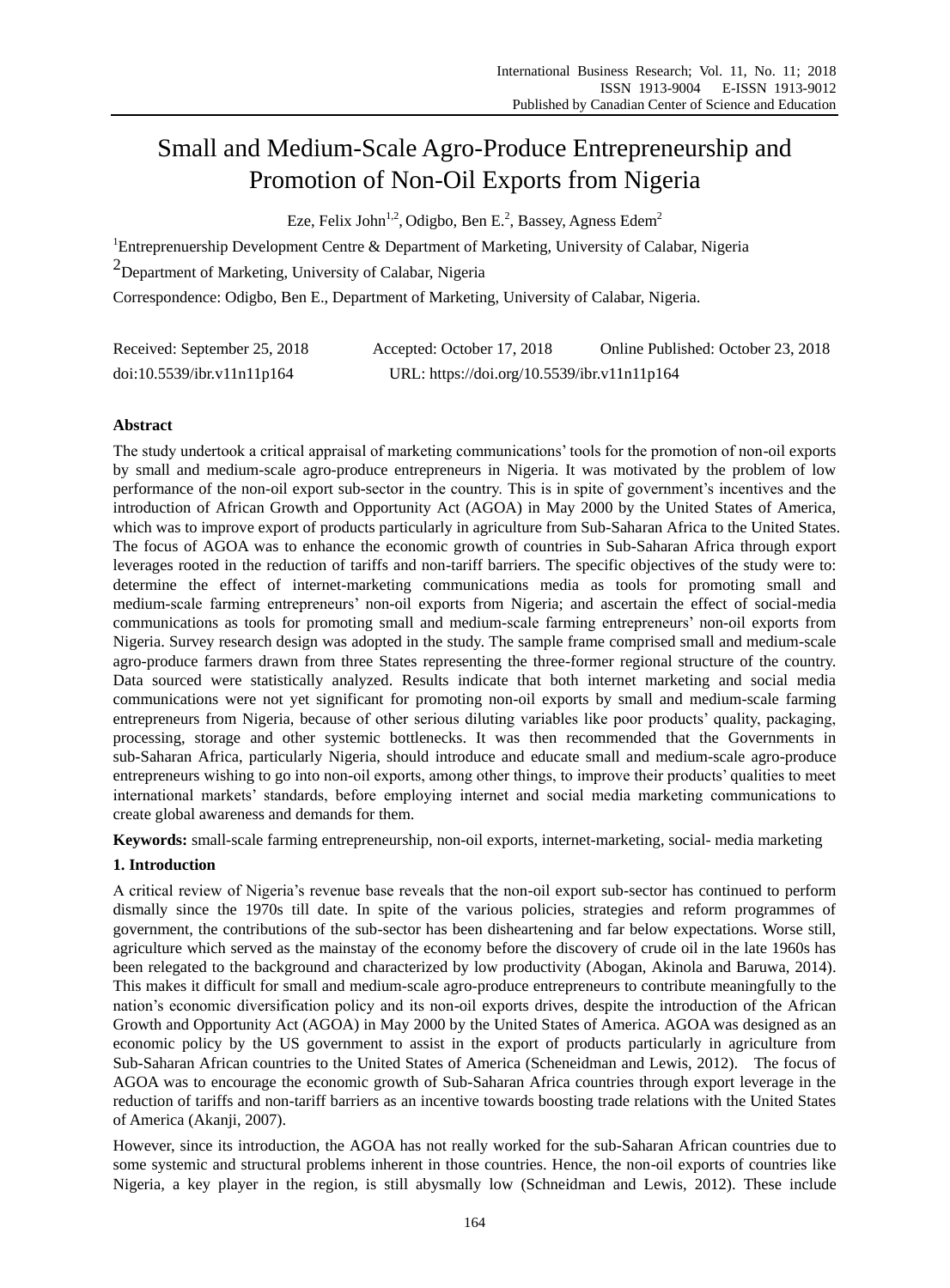problems of poor products' standardization, low standard of processing, packaging, transportation and other physical distribution challenges, to meet international standards, especially the expectations of the US consumers and market.

## **2. Statement of the Problem**

According to Eze, Ehikwe and Odigbo (2016), despite the fact that small and medium scale enterprises (SMEs) are the engines of economic growth in most developed and developing countries, they are usually the worst hit during periods of economic crises as was witnessed in Nigeria during the 2012 national flood disaster or during economic recessions, as being witnessed in the country since 2015.

It was in order to assist African countries come out of such economic doldrums that the US government under Bill Clinton in year 2000, came up with a palliative policy called the African Growth and Opportunity Act (AGOA), aimed at boosting Africa non-oil exports especially to the US, in order to engender economic growth, employment generation and crime reduction in Sub-Saharan African countries. Unfortunately, export of agricultural produce from the concerned countries has not played a significant role in the accomplishment of their non-oil exports, with a contribution of less than 1% of AGOA exports. This is notwithstanding the fact that the agricultural sector has the largest potential to contribute to the national economies of sub-Saharan Africa. Nigeria is one of the countries whose non-oil exports have contributed very poorly under the AGOA programme (USITCT D, 2011; AKanji, 2007). Small and medium-scale farmers in the country, who account for over 85 percent of the country's agricultural output are the worst hit. Hence, this study is a critical appraisal of the effect of internet-marketing communications media and social-media communications as tools for promoting small and medium-scale farming entrepreneurs'non-oil exports from Nigeria, in order to fill the gaps in the contributions of non-oil exports to the optimization of AGOA benefits to Nigeria.

# **3. Objectives of the Study**

The broad objective of the study is to appraise the effect of marketing communications as a tool for promoting small and medium-scale farming entrepreneurship for enhanced non-oil exports from Nigeria. The specific objectives include:

i. To determine the effect of internet-marketing communications media as tool for promoting small and medium-scale farmers non-oil exports from Nigeria.

ii. To ascertain the effect of social-media communications tools as vehicles for promoting small and medium-scale farmers non-oil exports from Nigeria.

## **4. Research Questions**

The following research questions guided the study:

i. Will internet-marketing communications media be significantly effective as tool for boosting small and medium-scale farmers non-oil exports from Nigeria?

ii. To what extent will social-media communications tools serve as vehicles for boosting small and medium-scale farmers non-oil exports from Nigeria?

# **5. Hypotheses**

The following null-hypotheses were tested in the study:

i. Internet-marketing communications media will not be significantly effective as tool for boosting small and medium-scale farmers non-oil exports from Nigeria.

ii. Social-media communications tools will not significantly serve as vehicles for boosting small and medium-scale farmers non-oil exports from Nigeria.

#### **6. Literature Review**

#### *6.1 Theoretical Framework*

The theoretical construct for this study hinges on the diffusion of innovation theory propounded by [Everett](http://en.wikipedia.org/wiki/Everett_Rogers)  [Rogers,](http://en.wikipedia.org/wiki/Everett_Rogers) a professor of [communication studies,](http://en.wikipedia.org/wiki/Communication_studies) in 1962. The theory seeks to explain how, why and at what rate new [ideas](http://en.wikipedia.org/wiki/Idea) and [technology](http://en.wikipedia.org/wiki/Technology) could be effectively introduced to a populace (Rogers, 2003). The theory explains how an innovation, idea, behaviour, or object especially a new technology-based idea is perceived and treated when introduced for the first time to a people (Pandey et. al., 2002). In doing this, the role of the media as well as interpersonal communication in providing information and influencing opinion and judgment of the target populace is critical for success (Lazarsfeld et. al, 2004).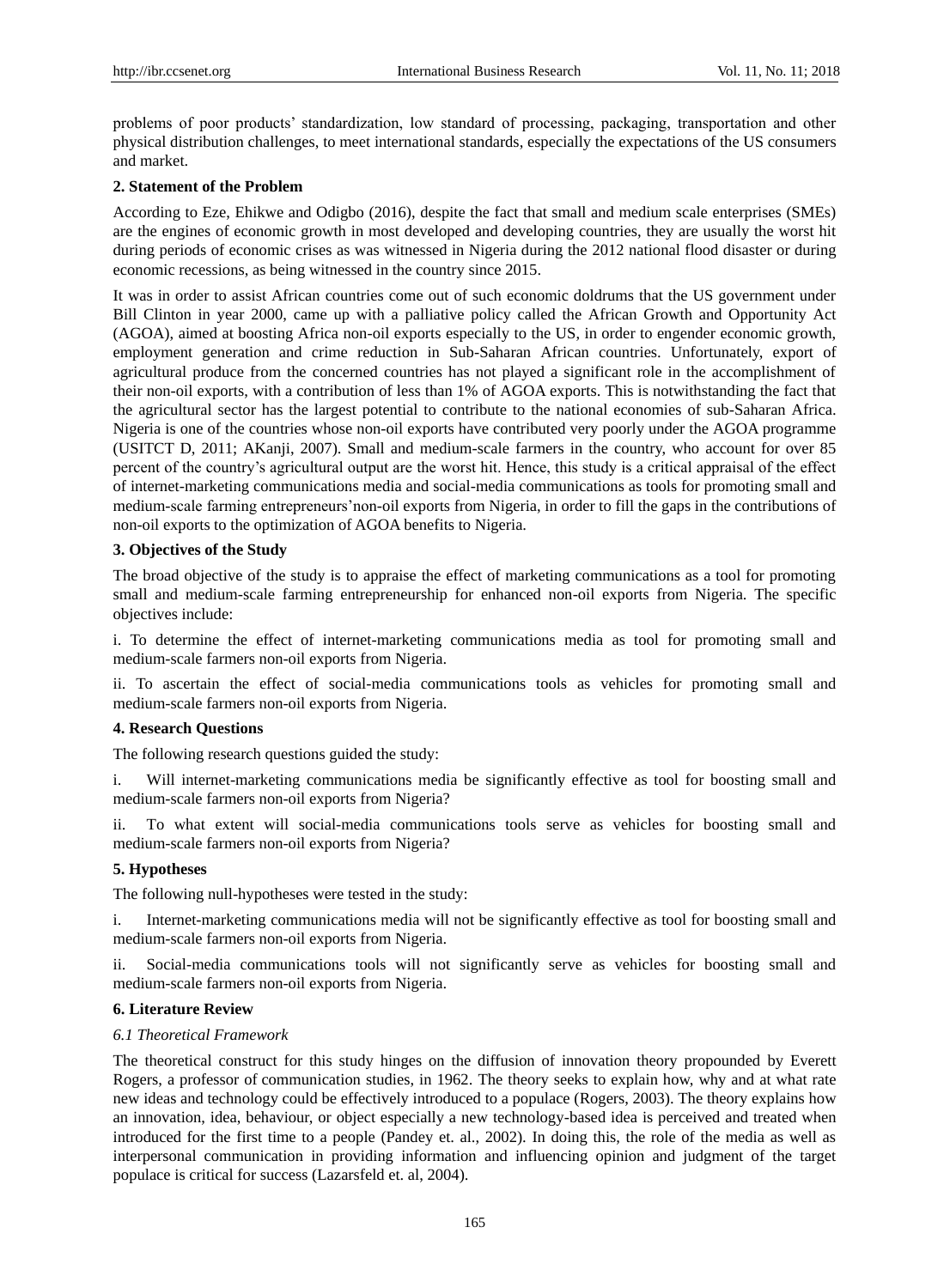In explaining the diffusion theory, Rogers (2003) observed that there are four main elements that influence the spread of a new idea: the innovation, communication channels, time and a social system. Rogers (2003) proposes that these five main elements influence the spread of a new idea. *An innovation* is an idea, practice or object that is perceived as new by an individual or other unit of adoption (the words innovation and technology are used as synonyms). *Communication* is a process in which participants share new information with one another in order to reach a mutual understanding. *Communication channels* allow the transfer of information from one unit to the other. Communication patterns or capabilities must be established between parties as a minimum for diffusion to occur.

The passage of *time* is necessary for innovations to be adopted; new innovations are rarely adopted instantaneously (Rogers 2003). *Adopters* are the minimal unit of analysis and include individuals, organizations, institutions, businesses, schools, hospitals, etc within a social system.



Figure 1. Stages in the diffusion decision-making process

Source: Rogers, E. M. (2003), Diffusion of innovations (5th edition). New York, NY: Free Press.

According to Rogers (2003), new ideas possess a degree of uncertainty and thus are perceived as risky. Therefore, individual can reduce such uncertainty by obtaining information about the new innovation. Diffusion occurs through a five–step decision-making process: - awareness, interest, evaluation, trial, and adoption. However, in a later study Rogers (2003) modified the terminology of the five stages to - knowledge, persuasion, decision, implementation, and confirmation. However, the descriptions of the five new categories are similar to the first five earlier outlined (See figure 1 for the new categories).

Rogers (2003) identified five (5) categories of adopters: the innovators, [early adopters,](http://en.wikipedia.org/wiki/Early_adopters) early majority, late majority, and laggards. These categories of adopters are depicted in figure 3. According to Rogers, the individuals within a social system do not adopt an innovation at the same time. Individuals are classified into adopter categories on the basis of the time it takes them to make final decisions to adopt a new idea, as shown in figure 2.



Figure 2. Five categories of adopters and their degree of influence

Source: Rogers Everett M. (2003), *Diffusion of Innovations*, 5th Ed., Free Press, New York, p221.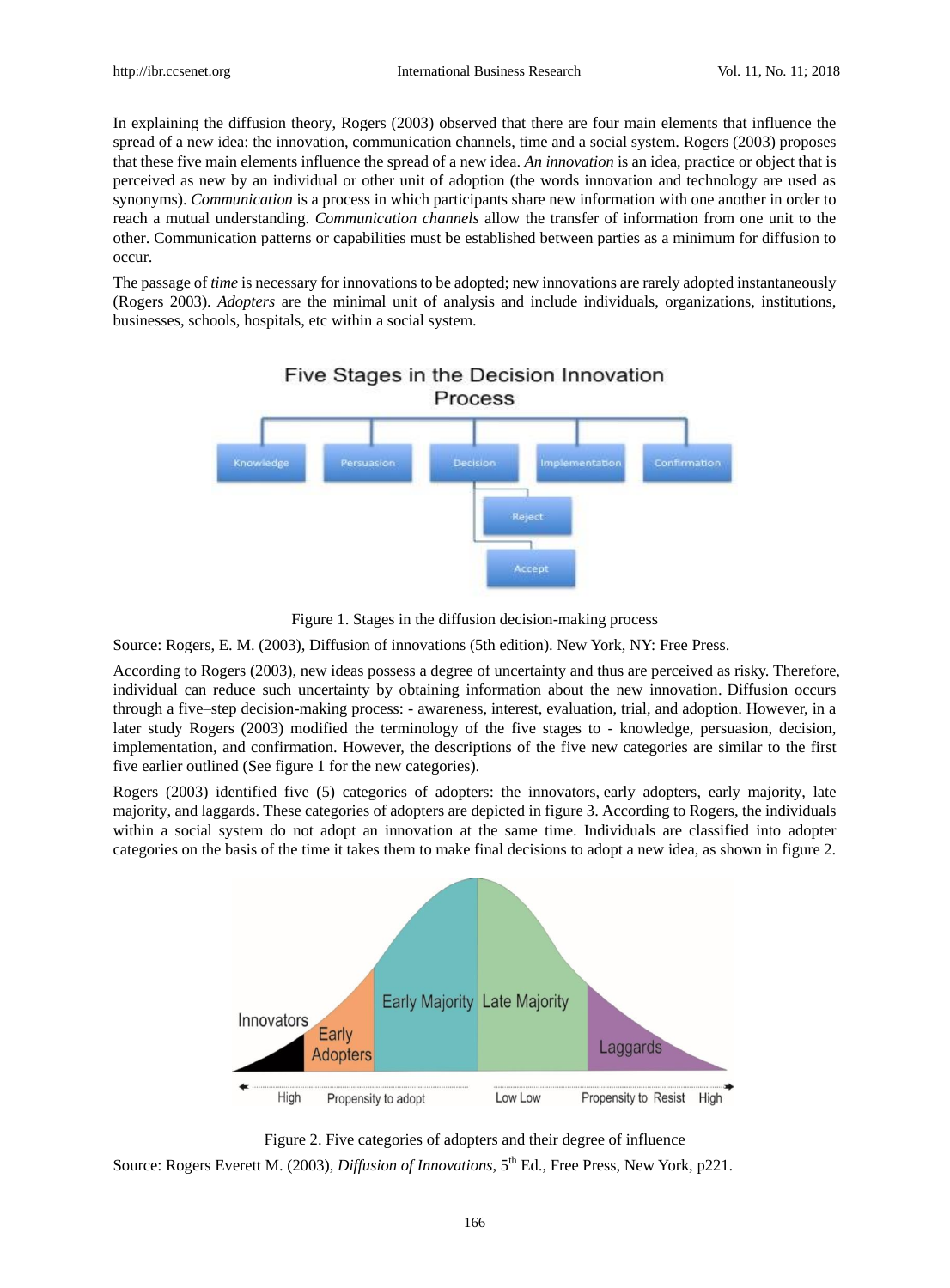Rogers model then described five conditions that affect the adoption process of a new innovation or technological idea to include - Relative Advantage, Compatibility, Complexity, Observability and Trailability. Relative Advantage explains the degree to which the new idea is perceived as more beneficial by adopters comparative to other alternatives. That is to say, is the new technology perceive to be better than the old one? The greater the perceived relative advantage of the new idea, the more rapid its rate of adoption by the target audience (Bell, 2003; Katz & Lazarsfeld, 2005).

Compatibility means the degree to which an innovation is perceived as being fit to the potential adopters' cultural and social norms, values, past experiences, present needs, style (Valente, 2006). When an idea is incompatible with people's values, norms or practices it will not be adopted as quickly as one that is compatible with their values, norms or practices.

Complexity relates to the extent to which the innovation is easy to used and understood by the adopters. New technologies that are perceived to be easier to be used and less complex to understand possess higher possibility of adoption by potential users (Rogers, 2003). In other words, complex ideas or difficult-to-apply ideas are most likely to be shunned by the target audience. On the other hand, Trailability means the degree to which an innovation adopter can test and assess the innovation before fully adopting or implementing it or rather, the degree to which an innovation may be experimented by the users on a limited basis prior to committing to its actual usage. An innovation that is trialable represents less uncertainty to the individual who is considering it. Finally, Observability translates relates to the level to which the results of innovation are visible to others in the social system. Observability has significant effect on the rate of adoption by the target audience (Schiffman and Kanuk, 2004).

# *6.2 Nigeria's Non-Oil Export Profile: A Historical Review*

According to the Central Bank of Nigeria (CBN), before independence and in the early 1960s, agriculture was the main stay of the Nigerian economy and the country's chief foreign exchange earner. It accounted for well over 80 percent of the export earnings, 75 percent of employment; 65 percent of the GDP and about 50 percent of the total government revenue. Agriculture contributed 50% to the nation's GDP in 1970 and 34% in 2003 (CBN, 2007). In the 1960's Nigeria's export trade was dominated by non-oil products such as groundnuts, palm kernel, palm oil, cocoa, rubber, cotton, coffee, copra, beniseed, hides and skin, cattle and many more. This was complimented by solid minerals like tin ore, columbite and gems. These products accounted for over 66% of nation's total exports earnings up until the early 1970s when the oil boom set in. In fact, reports had it that cocoa was the dominant export product at that time, contributing about 15% of total exports in 1970. Unfortunately, however, during the oil boom era which began in 1973/74 and continued till the 1980s, the country's export basket was dominated by earnings from oil (Ogunkola et al., 2008).

Meanwhile, towards the early and mid-1980s, a global oil glut caused a deep distress to the nation's economy with a drastic reduction in its foreign exchange earnings from oil export. By then, agriculture has been significantly abandoned, contributing quite insignificantly to the country's non-oil export basket. Since, then the people of Nigeria have found it difficult to re-discover the magic wand of the agricultural sector of the 1960s and 1970s. The massive increase in oil revenue, followed by massive investments in socio-economic infrastructure led to the migration of many able-bodied young men and women from the hinter land to the urban areas and cities, leading to a new-found western lifestyle characterized by white-collar job syndrome and total abandonment of farming. Thus, despite the various governmental policies, strategies and reform programmes, the contributions of the agriculture sub-sector to the country's total foreign exchange earnings since the past twenty years have been dismal and disheartening.

According to reports, the output of export crops grew at an average annual rate of 4.7% in 1950– 1957 and 7.4% in 1960–1965, then declined by 17.3% in 1970–1975. The transformation of Nigeria from a net exporter of agricultural produce to a large-scale importer of the same commodities was particularly marked during the period 1973–1982. The efforts to reverse these trends seem to be yielding little or no results, as oil continues to dominate the country's exports. Non-oil exports share of Nigeria's total exports have remained under 5% for most years since the introduction of the structural adjustment programme SAP in the 980s (Abogan, Akinola and Baruwa, 2014).

Although agriculture no longer serves as the leading contributor to Nigeria's gross national product and leading foreign exchange earner due to the discovery and phenomenal growth in petroleum sector of the economy, agriculture is still the dominant economic activity in terms of employment and linkages with the rest of the economy. Agriculture still accounts for one-third of the nation's GDP, and remains the leading employment sector of the vast majority of the Nigerian population, as it employs two-third of the labour force (Chigbu, 2000).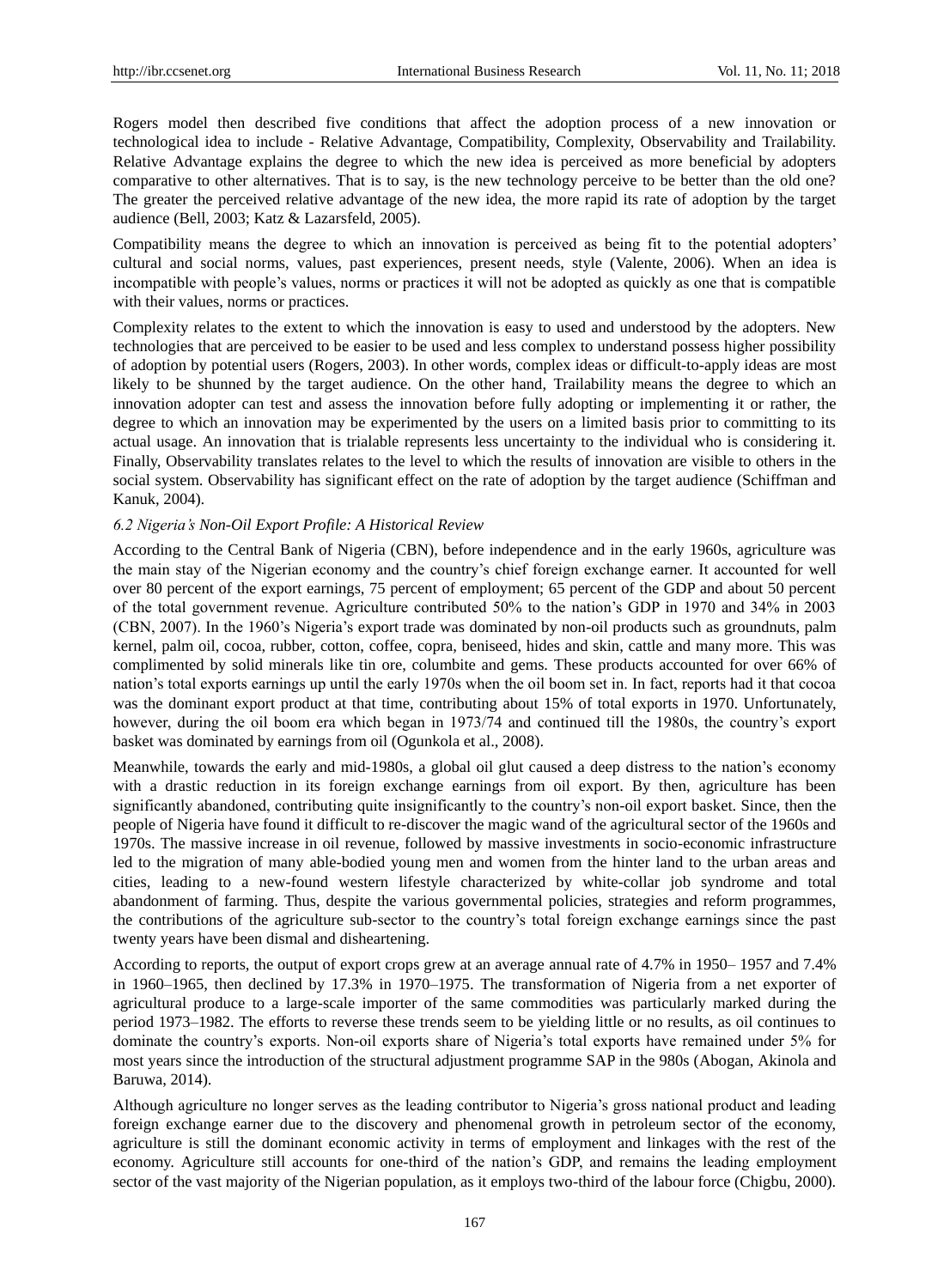However, its contribution to non-oil exports remains abysmally poor and unsatisfactory.

#### *6.3 Youths and Small and Medium-Scale Agro-Produce Entrepreneurship for Non-Oil Exports in Nigeria*

Eze, Odigbo and Ehikwe (2016) observed that a Central Bank of Nigeria's 2014 report documented that 80 per cent of Nigerian youths were without jobs in between 2012 to 2014 (CBN, 2014). This is despite repeated figures released by the National Bureau of Statistics indicating that the Nigerian economy was experiencing positive growth rate within that period. The National Bureau of Statistics (NBS) on its own admitted that 54 per cent of Nigerian youths were unemployed in 2012. This was contained in the "2012 National Baseline Youth Survey Report" issued in Abuja by the NBS in collaboration with the Federal Ministry of Youth Development (NBS, 2013). Figure 3 in this text from Rise Network (2013), shows that the country's overall unemployment rate in 2011 was 23.9 percent, with youths' unemployment accounting for over 50 percent of that.

The concomitant effect of the growing level of youth unemployment in Nigeria, is the exacerbation of hopelessness, restiveness and feelings of frustration amongst the youths, often precipitating acts of violence and conflicts in the country. This is happening in the face of high population growth rate amid unsatisfactory economic performance which compounds the problem of youth's unemployment in the country (Eze, Odigbo & Ehikwe, 2016; Omeje, 2005). Omeje (2005) adds that there is a markedly unfavourable imbalance between Nigeria's population growth rate and its economic performance. He advised that the expansion of the economy to create employment opportunities for young school leavers and graduates through export-based small and medium-scale farming entrepreneurship could be one of the viable answers to the problem. This is because massive youths' unemployment in any country heightens the risk of anti-government and anti-establishment behavior in society. The frustration and vulnerability of the youths make it possible for them to be recruited, inspired or hired for violence with relative ease by disgruntled and dubious politicians and religious fanatics. In the midst of mass misery and poverty, violence is also seen and promoted as an economic opportunity for luring the jobless youths by some terrorist organizations. This phenomenon resonates with the greed versus grievance theory of Paul Collier & Anke Hoeffler (2002).



The Future May Not Be So Bright After all

http://risenetworks.org/2013/05/16/youth-unemployment-in-nigeria-is-there-hope-for-nigerian-youth/

It was mindful of this disturbing fact that the incumbent Nigeria President, Gen. Muhammadu Buhari, announced in 2015 that he was going to launch a massive graduates' agricultural programme. That his government will collaborate with States and Local Governments to innovatively fund *youths* in commercial agribusiness *programmes and l*aunch *Agricultural* Support *Programmes* that will drive *agricultural* land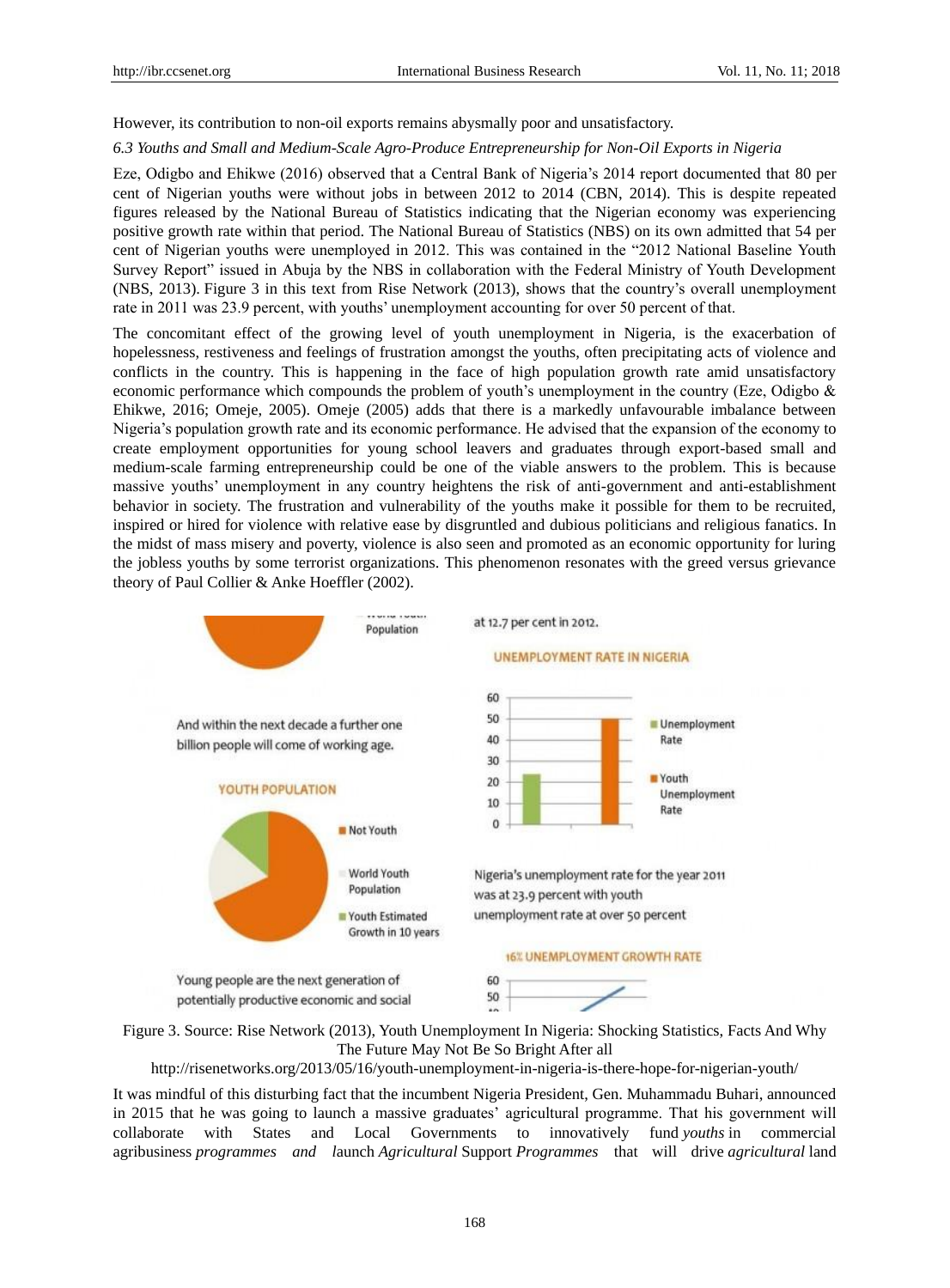development and mechanization *(Nigerianmonitor, 2015; Newsheadline,* 2015)*.* However, as at the time of this report in 2017, the programme still remains in the drawing board.

*6.4 Internet and Social Media for Non-Oil Exports in Sub-Saharan Africa*

Internet marketing or eMarketing is any marketing done online via websites or other online tools and resources. In trading or marketing terms, it refers to the application of marketing principles and techniques via electronic media and more specifically the Internet. The terms eMarketing, Internet marketing and online marketing, are frequently used interchangeably, and thus, often considered synonymous (Odigbo, Ugwu Ogbu & Ekemezie, 2017).

Social media marketing on the other hand, is the application of internet community platforms like Twitter, Facebook, LinkedIn, Instagram, WhatsApp, YouTube, Wiki sites, Four Square, Instant Messaging and others to reach out to target audiences. African farmers wishing to go into export can use it to find customers, businesses, promote products and services, in the social communities they are seeking recommendations from their foreign social friends. Social media are media that facilitate communication and sharing of information through social networks (Odigbo, Ugwu Ogbu & Ekemezie, 2017).

### **7. Methodology**

Survey design was adopted in the study. Data were sourced through structured-questionnaire administered on farmers selected from three regions of the country: North, South-West and South-East in accordance with the three-former regional structure of the country. The study population was 80,000 farmers. A sample size of 270 farmers was judgmentally determined and proportionally apportioned at 90 per region. Representative sample States chosen from the three regions were: Benue State reputed as the food basket of the nation, from the North; Ebonyi State from the South-East and Ondo State from the South-West. Purposive sampling technique was also employed in administering the questionnaire. 254 of the questionnaire copies administered, representing 94.07% were returned by the respondents. The data sourced were analyzed with the chi-square  $(X^2)$  statistical tool.

### **8. Data Presentation and Analysis**

#### *8.1 Demographic Profiles of the Respondents*

Data from the field indicate that 63.78% of the respondents were male, while 36.22% were female. 14.71% were in the age bracket of 21 to 30 years, 34.25% in the age group of 31 to 40 years; 36.61% were in the age range of 41 to 50 years, while the remaining 14.96% were 51 years or above. 48.42% had First School Leaving O'Level certificates; 19.29% had National or Higher National diplomas; 19.92% had First degrees, while the remaining 15.35% had postgraduate degrees. 20.08% specialized in tubers production, 14.57% were cocoa farmers, 11.81% were palm oil processors and marketers, 20.47% were into the production of various kinds of cereals, 4.72% were cashew nuts marketers, 4.33% were into the sales of various kinds of African spices and sheanuts, while the remaining 24.01% were into other unclassified farming types (see figure 4 below for a graphical presentation of the respondents' farming specializations).



Figure 4. Respondents' farming specializations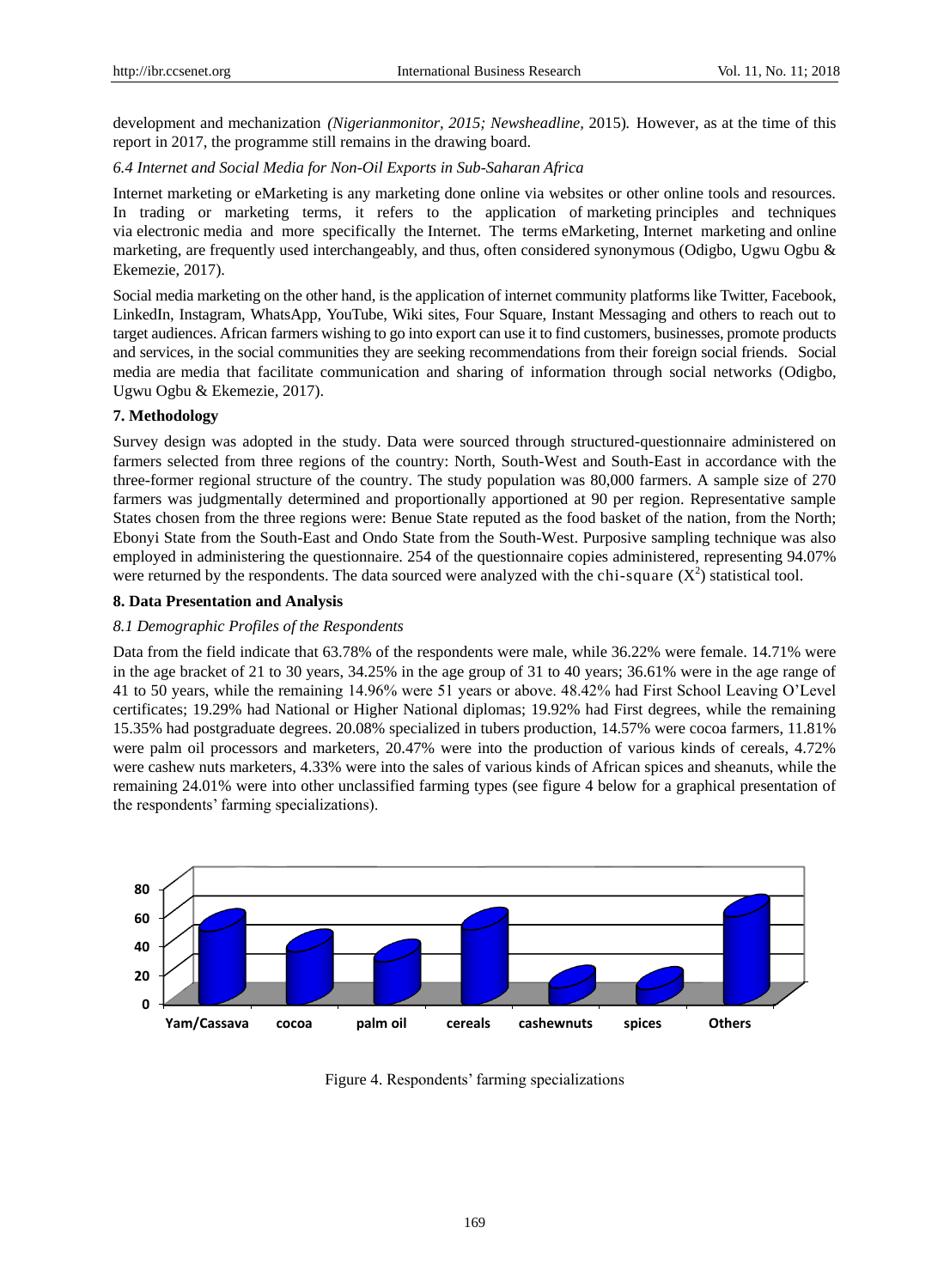| <b>Options</b>           | Frequency | Percent |
|--------------------------|-----------|---------|
| <b>Strongly Agree</b>    | 37        | 14.57%  |
| Agree                    | 33        | 12.99%  |
| Undecided                | 35        | 13.78%  |
| Disagree                 | 71        | 27.95%  |
| <b>Strongly Disagree</b> | 78        | 30.71%  |
| Total                    | 254       | 100%    |

Table 1. Respondents' levels of belief on the effect of internet-marketing communications media of E-mails as tool for promoting small and medium-scale farmers' non-oil exports from Nigeria

Source: Field survey, 2017.

Data on table 2 reveal that only 14.57% of the respondents strongly agreed that internet-marketing communications media of E-mails will be significantly effective as tool for promoting small and medium-scale farmers' non-oil exports from Nigeria. 12.99% equally agreed with that; 13.78% were not quite sure; 27.95% disagreed with that, while the remaining 30.71% strongly disagreed with the point. See figure 5 below for a graphic picture of these results.



Figure 5. Respondents' levels of beliefs on the effect of internet-marketing communications media of E-mails

Table 2. Effect of internet-marketing communications media of websites as tool for promoting small and medium-scale farmers non-oil exports from Nigeria

| <b>Options</b>           | <b>Frequency</b> | Percent |
|--------------------------|------------------|---------|
| <b>Strongly Agree</b>    | 41               | 16.14%  |
| Agree                    | 43               | 16.93%  |
| Undecided                | 33               | 12.99%  |
| Disagree                 | 67               | 26.38%  |
| <b>Strongly Disagree</b> | 70               | 27.56%  |
| Total                    | 254              | 100%    |

Source: Field survey, 2017.

Data on table 3 reveal that 16.14% of the respondents strongly agreed that internet-marketing communications media of website marketing will be significantly effective as tool for promoting small and medium-scale farmers' non-oil exports from Nigeria. 16.93% equally agreed with that; 12.99% were not quite sure; 26.38% disagreed with that, while the remaining 27.56% strongly disagreed with the point. See figure 6 below gives a graphic picture of these results.



Figure 6. Effect of internet-marketing communications media of websites…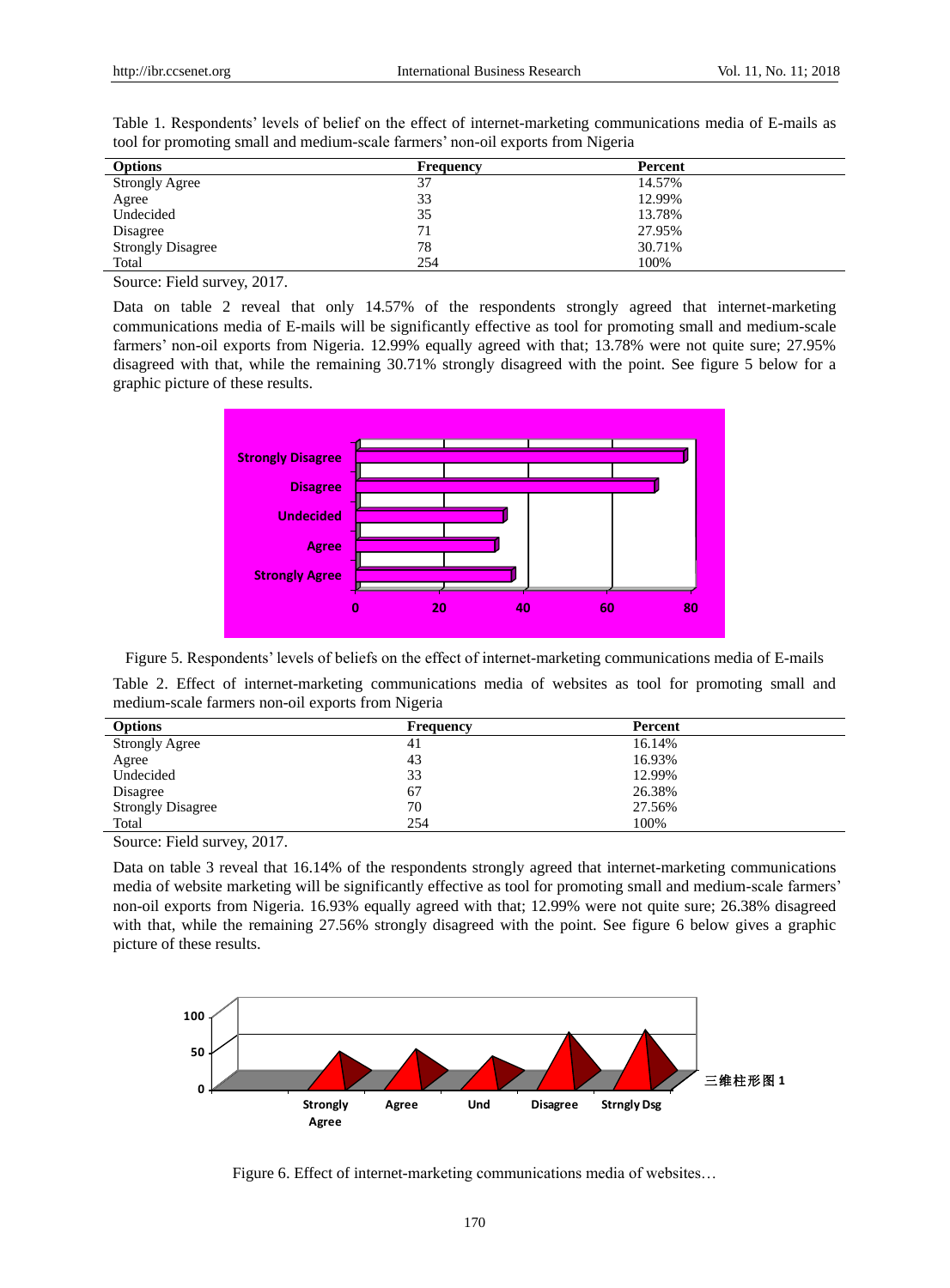| <b>Options</b>           | <b>Frequency</b> | Percent |
|--------------------------|------------------|---------|
| <b>Strongly Agree</b>    | 34               | 13.38%  |
| Agree                    | 42               | 16.53%  |
| Undecided                | 33               | 12.99%  |
| Disagree                 | 67               | 26.38%  |
| <b>Strongly Disagree</b> | 78               | 30.71%  |
| Total                    | 254              | 100%    |

Table 3. Respondents' views on effect of social-media non-video communications networks as vehicles for promoting small and medium-scale farmers' non-oil exports from Nigeria

Source: Field survey, 2017.

Data displayed on table 3 indicate that 13.38% of the respondents strongly agreed that social-media non-video communications networks will be significantly effective as vehicles for promoting small and medium-scale farmers' non-oil exports from Nigeria. 16.53% of the respondents equally agreed with that; 12.99% were not quite sure; 26.38% disagreed, while the remaining 30.71% totally disagreed with the point. Figure 7 below for a graphic picture of this result.



Figure 7. Effect of social-media communications tools as vehicles for promoting small and medium-scale farmers' non-oil exports from Nigeria

Table 4. Respondents' views on effect of social-media video communications networks as vehicles for promoting small and medium-scale farmers' non-oil exports from Nigeria

| <b>Options</b>           | <b>Frequency</b> | Percent |
|--------------------------|------------------|---------|
| <b>Strongly Agree</b>    | 45               | 17.72%  |
| Agree                    | 56               | 22.05%  |
| Undecided                | 31               | 12.99%  |
| Disagree                 | 63               | 24.80%  |
| <b>Strongly Disagree</b> | 59               | 23.22%  |
| Total                    | 254              | 100%    |

Source: Field survey, 2017.

Data on table 5 indicate that 17.72% of the respondents strongly agreed that social-media video communications networks like the YouTube will be significantly effective as vehicles for promoting small and medium-scale farmers' non-oil exports from Nigeria. 22.05% of the respondents equally agreed with that; 12.99% were undecided; 24.80% disagreed, while the remaining 23.22% strongly disagreed with the point. Figure 8 gives a graphic picture of these results.



Figure 8. Effect of social-media video communications networks as vehicles for promoting small and medium-scale farmers' non-oil exports from Nigeria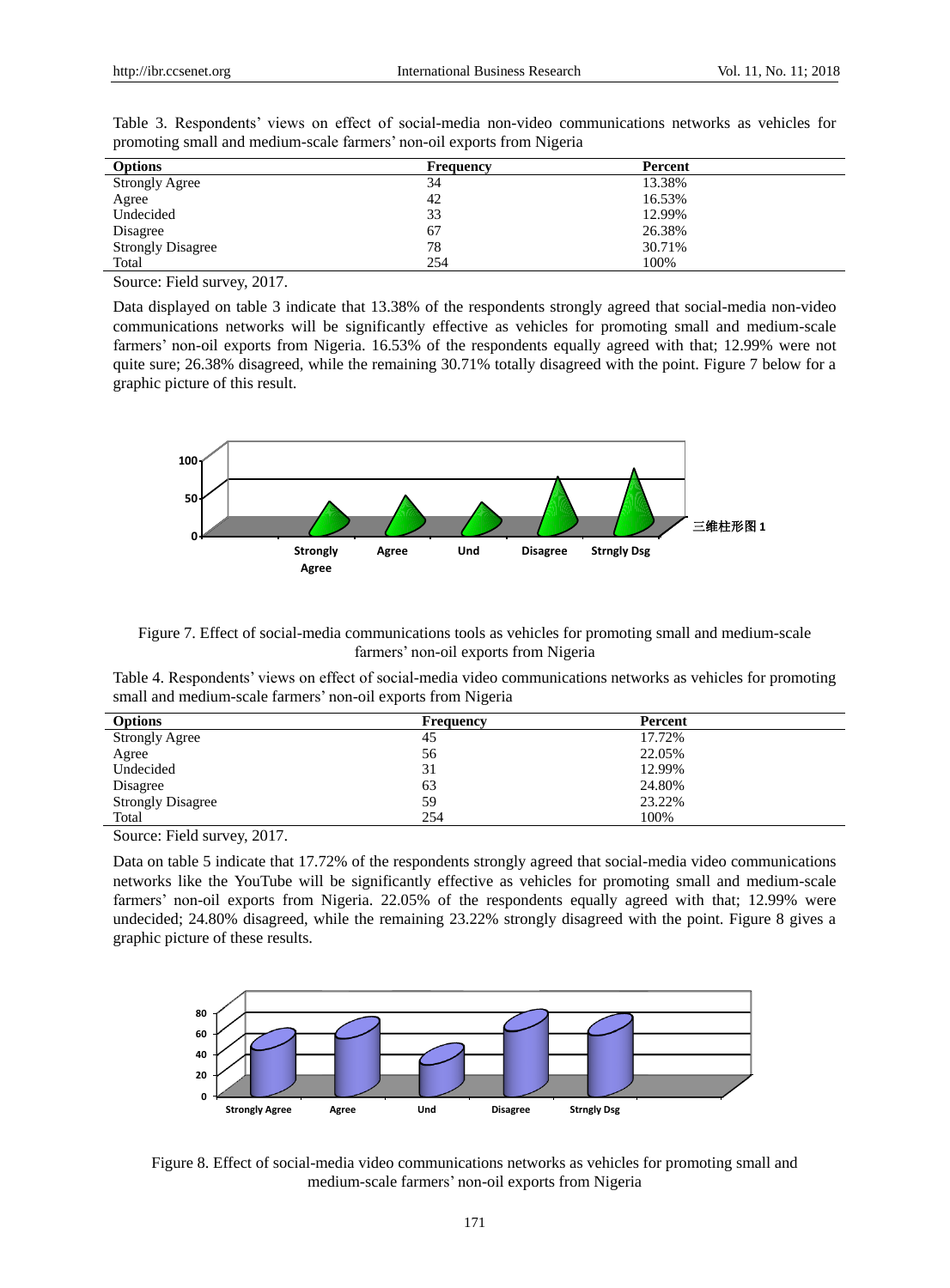# **DATA ANALYSIS**

The data procured in this study were analyzed with the statistical tool of Likert's 5-points scale.

# **Test of Hypothesis 1:**

**Ho:** Internet-marketing communications media will not be significantly effective as tool for boosting small and medium-scale farmers non-oil exports from Nigeria.

**Hi:** Internet-marketing communications media will be significantly effective as tool for boosting small and medium-scale farmers non-oil exports from Nigeria.

# **Test Statistics = Measure of Central Tendency (Mean)**

# **DECISION RULE:**

If Mean < 2.5, the Respondents Disagree

If 3.5 < Mean < 2.5, the Respondents are Undecided

If Mean  $\geq$  3.5, the Respondents Agree

Table 5. Effect of internet-marketing communications media

| S/N | <b>Ouestions</b>                              | <b>SA</b> | A     | Ud    | D     | <b>SD</b> | <b>Mean</b> | <b>Decision</b> |
|-----|-----------------------------------------------|-----------|-------|-------|-------|-----------|-------------|-----------------|
| 2   | of<br>Effect                                  | 37        | 33    | 35    | 71    | 78        |             |                 |
|     | internet-marketing                            |           |       |       |       |           |             |                 |
|     | communications media of                       | (185)     | (132) | (105) | (142) | (78)      | 2.53        | Undecided       |
|     | E-mail<br>tool<br>for<br>as                   |           |       |       |       |           |             |                 |
|     | promoting<br>small<br>and                     |           |       |       |       |           |             |                 |
|     | medium-scale<br>farmers                       |           |       |       |       |           |             |                 |
|     | from<br>non-oil<br>exports                    |           |       |       |       |           |             |                 |
|     | Nigeria                                       |           |       |       |       |           |             |                 |
| 3   | Effect<br>of                                  | -41       | 43    | 33    | 67    | 70        |             |                 |
|     | internet-marketing<br>communications media of | (205)     | (172) | (99)  | (134) | (70)      |             |                 |
|     | websites<br>for<br>tool<br>as                 |           |       |       |       |           | 2.68        | Undecided       |
|     | small<br>promoting<br>and                     |           |       |       |       |           |             |                 |
|     | medium-scale<br>farmers                       |           |       |       |       |           |             |                 |
|     | from<br>non-oil<br>exports                    |           |       |       |       |           |             |                 |
|     | Nigeria                                       |           |       |       |       |           |             |                 |
|     | $GRAND MEAN =$                                |           |       |       |       |           | 2.60        | Uncertain       |

**Result Interpretation**: Research Objective 1 is tested with questions on tables 1 and 2 on the Likert's table. Question 2 on whether internet-marketing communications media of E-mail will be significantly effective as tool for promoting small and medium-scale farmers non-oil exports from Nigeria produced a Mean of 2.53 which is < 3.50, hence, the farmers were uncertain. Question 3 on whether internet-marketing communications media of websites will be significantly effective as tool for promoting small and medium-scale farmers non-oil exports from Nigeria, also produced a Mean of 2.68 which is < 3.50, hence, the farmers were again uncertain. These two results cumulatively produced a grand mean of 2.60, thereby indicating that the farmers are not yet certain that the application of internet marketing media will boost their non-oil export, and thus, acceptance of the null-hypothesis which says that: "Internet-marketing communications media will not be significantly effective as tool for boosting small and medium-scale farmers non-oil exports from Nigeria."

#### **Test of Hypothesis 1:**

**Ho:** Social-media communications tools will not significantly serve as vehicles for boosting small and medium-scale farmers non-oil exports from Nigeria.

**Hi:** Social-media communications tools will significantly serve as vehicles for boosting small and medium-scale farmers non-oil exports from Nigeria.

# **Test Statistics = Measure of Central Tendency (Mean)**

#### **DECISION RULE:**

If Mean < 2.5, the Respondents Disagree

If  $3.5 <$  Mean  $\leq 2.5$ , the Respondents are Undecided

If Mean > 3.5, the Respondents Agree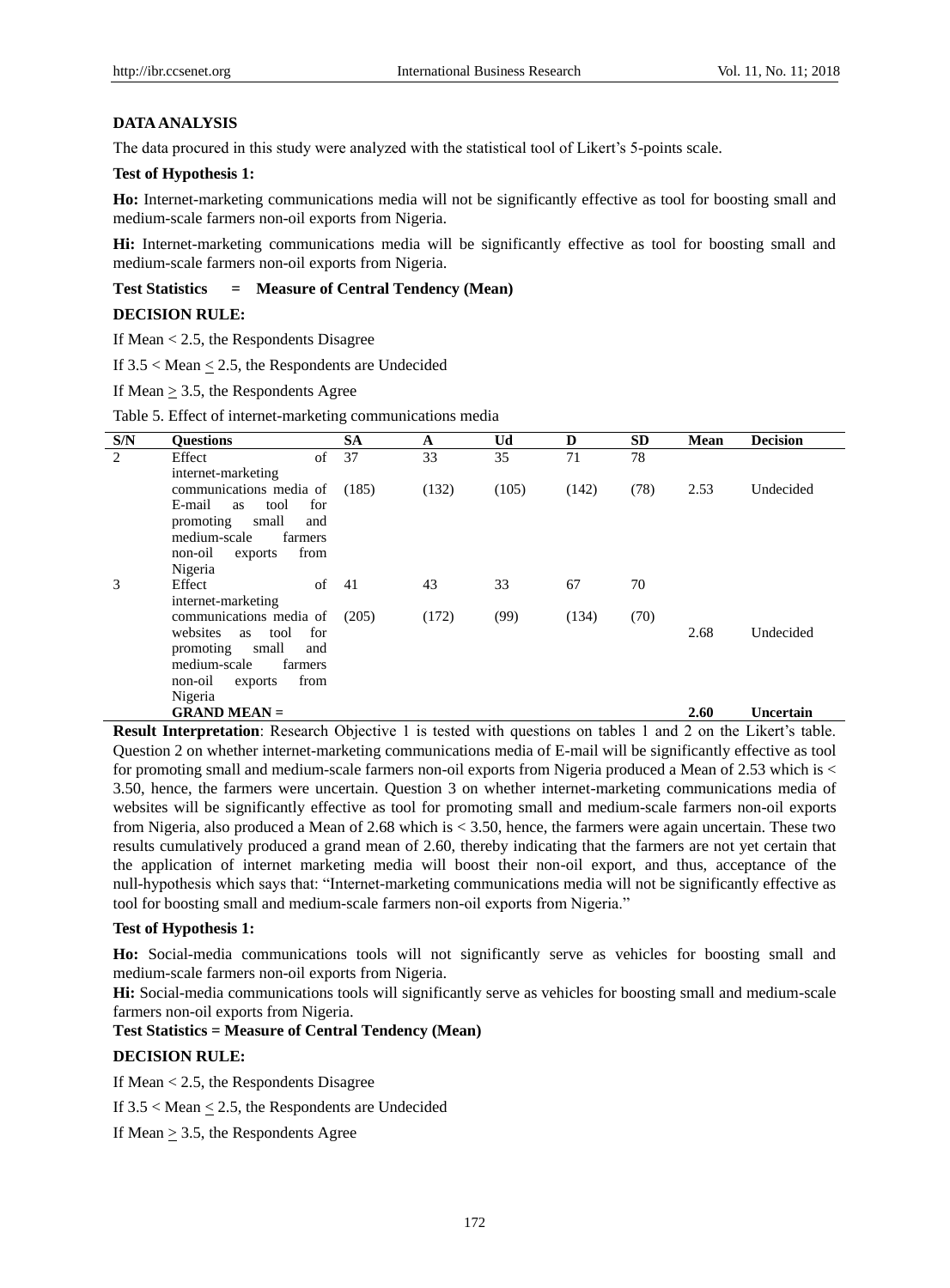| S/N | <b>Ouestions</b>                                                                                                           | <b>SA</b> | A     | Ud   | D     | <b>SD</b> | <b>Mean</b> | <b>Decision</b> |
|-----|----------------------------------------------------------------------------------------------------------------------------|-----------|-------|------|-------|-----------|-------------|-----------------|
| 4   | Effect of<br>social-media<br>non-video                                                                                     | 34        | 42    | 33   | 67    | 78        |             |                 |
|     | communications networks<br>as vehicles for promoting<br>small and medium-scale<br>farmers' non-oil exports<br>from Nigeria | (170)     | (168) | (99) | (134) | (78)      | 2.55        | Undecided       |
| 5   | Effect of<br>social-media<br>video<br>communications                                                                       | 45        | 56    | 31   | 63    | 59        |             |                 |
|     | networks as vehicles for<br>promoting<br>small<br>and<br>medium-scale<br>farmers'<br>from<br>non-oil<br>exports<br>Nigeria | (225)     | (224) | (93) | (126) | (59)      | 2.86        | Undecided       |
|     | $GRAND MEAN =$                                                                                                             |           |       |      |       |           | 2.71        | Uncertain       |

Table 6. Effect of social media marketing communications channels

**Result Interpretation**: Research Objective 2 is tested with questions on tables 3 and 4 on the Likert's table. Question 4 on whether social-media non-video communications networks will be significantly effective as vehicles for promoting small and medium-scale farmers' non-oil exports from Nigeria produced a Mean of 2.55 which is < 3.50, hence, the farmers were uncertain. Question 5 on whether social-media video communications networks will be significantly effective as vehicles for promoting small and medium-scale farmers' non-oil exports from Nigeria, also produced a Mean of 2.86 which is < 3.50, hence, the farmers were again uncertain. These two results cumulatively produced a grand mean of 2.71, thereby indicating that the farmers were not yet certain that the application of social media networks marketing communications will boost their non-oil exports, and thus, acceptance of the null-hypothesis which says that: "Social-media communications tools will not significantly serve as vehicles for boosting small and medium-scale farmers non-oil exports from Nigeria."

#### **9. Summary of Findings and Their Implications**

A summary of the results of this study indicate that:

i. Internet-marketing communications media will not be significantly effective as tool for boosting small and medium-scale farmers non-oil exports from Nigeria.

ii. Social-media communications tools will not significantly serve as vehicles for boosting small and medium-scale farmers non-oil exports from Nigeria.

The implications of these results is that the applications of internet-marketing communications media and social-media communications networks are not enough for the boosting of Nigeria's small and medium-scale farmers non-oil exports. These results agree with the findings of Schneidman and Lewis (2012), that the challenges inhibiting most sub-Saharan countries from successful non-oil exports include poor products' quality, low standard of processing, packaging, transportation and other physical distribution requirements that needed improvement to enhance the value of both their primary produce and secondary products for export. So, these problems and more increases their inability to meet the expectations of the international markets and consumers.

Thus, there is need for a technical training and capacity building of the farmers in products' standardization, market research, information gathering, market intelligence for improved international business success. The essence is to guarantee quality that will meet the expectations of consumers in the international markets (Kimberlie and Wallace, 2004). The storage and packaging challenges for agricultural produce is yet another problem confronting exporters from sub-Saharan Africa. The recent experience where a container load of yams from Nigeria, shipped to London all got rotten before they got there is a case in point ( ). Time and timing is of essence here, because of the short shelf-life of agricultural produce.

#### **10. Recommendations**

Based on the findings of this study it is recommended as follows:

i. Governments in Sub-Saharan African countries like Nigeria should organize periodic national training campaigns for farmers in the country, in order to boost their capacity for non-oil exports to the international markets.

ii. The small and medium-scale farmers should band themselves into cooperatives in order to attract micro-credits from funding organizations. This will also help them to gather market intelligence and information cooperatively, at lesser costs to each of them.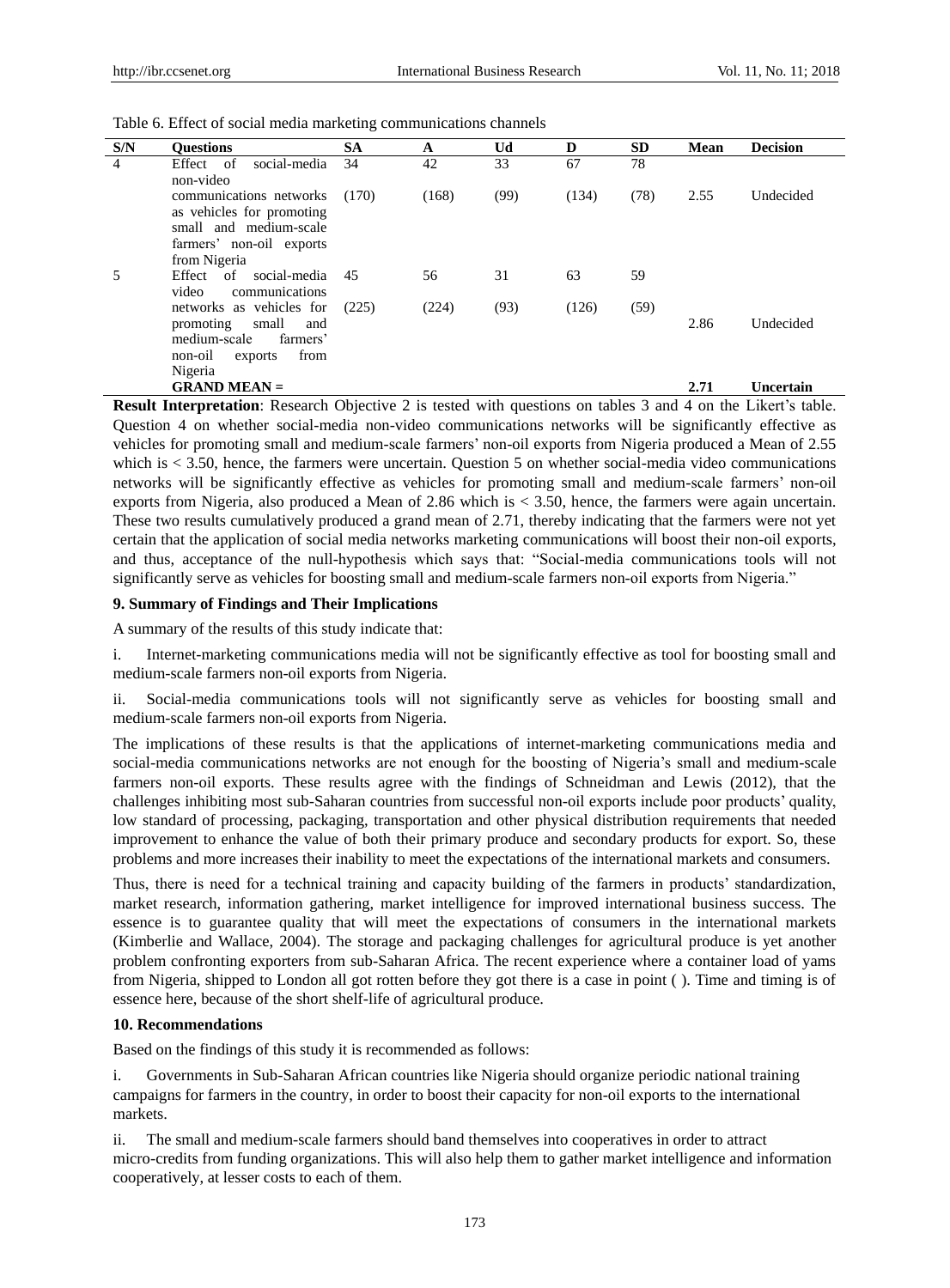iii. Governments of countries in Sub-Saharan Africa, including Nigeria, should also form agencies whose duty it will be to educate and supervise farmers wishing to go into export on how to improve their products' qualities, packaging, processing, storage, standardization, sorting and grading, to meet international markets' demands.

iv. Farmers in Sub-Saharan Africa, including Nigeria, should also be enlightened and well-tutored on how to employ modern marketing communications media like the internet and social media in creating awareness and demands for their products.

# **References**

- Abogan, O. P., Akinola, E. B., & Baruwa, O. I. (2014). Non-oil export and Economic growth in Nigeria (1980-2011). *Journal of Research in Economics and International Finance*, p.1-11, January.
- Akanji, O. O. (2007). Africa growth and opportunity act and Africa agriculture. Paper prepared for presentation at the farm management association of Nigeria conference, Ayetoro, Nigeria.
- Bell, W. E. (2003). "Consumer Innovators: A Unique Market for Newness," in *Toward Scientific Marketing*, ed. Stephen A. Greyser, Chicago: American Marketing Association, p.90-93.
- CBN (2007). Statistical Bulletin. *Central Bank of Nigeria.*
- CBN (2014). [80% Of Nigerian Youths Are Unemployed –](http://www.informationng.com/2014/06/80-of-nigerian-youths-are-unemployed-cbn-official.html) CBN Official. http://www.informationng.com/tag/national-bureau-of-statistics
- Chigbu, U. E. (2000). Agriculture as the only saviour to Nigeria dyeing economy. [http://www.nigerianvillagesquare.com/articles/guest/2005/03/agric-as-only-](http://www.nigerianvillagesquare.com/articles/guest/2005/03/agric-as-only)saviour-to-nigeria-dyeing-econo my.html
- Eze, F. J., Ehikwe, A. E., & Odigbo, B. E. (2015). Strategy for small and medium scale enterprises (SMES) during economic down-turn in Nigeria. *Asian Academic Research Journal of Social Sciences & Humanities, 1*(34), 1-12.
- Eze, F. J., Odigbo, B. E., & Ehikwe, A. E. (2015). Marketing Communications Strategy for Curbing Youths'Unemployment through Farming in Nigeria. *Journal of Economics and Sustainable Development 6*(16), 44-55.
- Katz, E., & Lazarsfeld, P. (2005). *Personal influence: The part played by people in the flow of mass communications,* Glencoe: Free Press.
- Lazarsfeld, P., Berelson, B., & Gaudet, H. (2004). *The People's Choice*. New York: Duell, Sloan and Pearce.
- NBS (2013). 54% of Nigerian Youths Were Unemployed in 2012. <http://www.informationng.com/tag/national-bureau-of-statistics>
- *Newsheadline* (2015). [Buhari Announces 'Covenant With Nigerians,](http://newsheadline.com.ng/blog/2015/03/17/buhari-announces-covenant-with-nigerians/)  http://www.newsheadline.com.ng/blog/2015/03/17/buhari-announces-covenant-with-nigerians/
- *Nigerianmonitor* (2015). [My 100 Days Covenant With Nigerians –](http://www.nigerianmonitor.com/2015/01/22/my-100-days-covenant-with-nigerians-muhammadu-buhari/) Muhammadu Buhari http://www.nigerianmonitor.com/2015/01/11/my-100-days-covenant-with-nigerians-muhammadu-buhari/
- Odigbo, B., Ugwu, O. S., & Ekemezie, L. I. (2017). Effect of Mass Media and Africa Traditional Media on HIV/Aids Prevention Social Marketing Campaigns in Nigeria. *International Review of Management and Business Research, 6*(2), 707-716.
- Ogunkola, E. O., Bankole, A. S., & Adewuyi, A. (2008). China‐Nigeria Economic Relations, AERC Scoping Studies on China‐Africa Relations [Revised Report submitted to the African Economic Research Consortium (AERC), February, 2008.<http://www.aercafrica.org/documents/>
- Omeje, K. (2005). [Youths, Conflicts and Perpetual Instability in Nigeria,](file:///C:/Users/Ben/Desktop/Desktop/Youths,%20Conflicts%20and%20Perpetual%20Instability%20in%20Nigeria%20%20%20%20Holler%20Africa%20-%20Make%20Yourself%20Heard!.htm) <http://www.hollerafrica.com/showArticle.php?artId=18&catId=3>
- Pandey, S., & Yadama, G. N. (2002). "Community development programs in Nepal: a test of diffusion of innovation theory." *Social Service Review, 23*(7), *112.*
- Rise Network (2013). Youth Unemployment in Nigeria: Shocking Statistics, Facts and Why the Future May Not Be So Bright After all.

http://risenetworks.org/2013/05/16/youth-unemployment-in-nigeria-is-there-hope-for-nigerian-youth/

- Rogers, E. M. (2003). *Diffusion of innovations* (5th edition). New York, NY: Free Press.
- Schneidman, W., & Lewis, Z. A. (2012). The African growth and opportunity act looking back, looking forward: